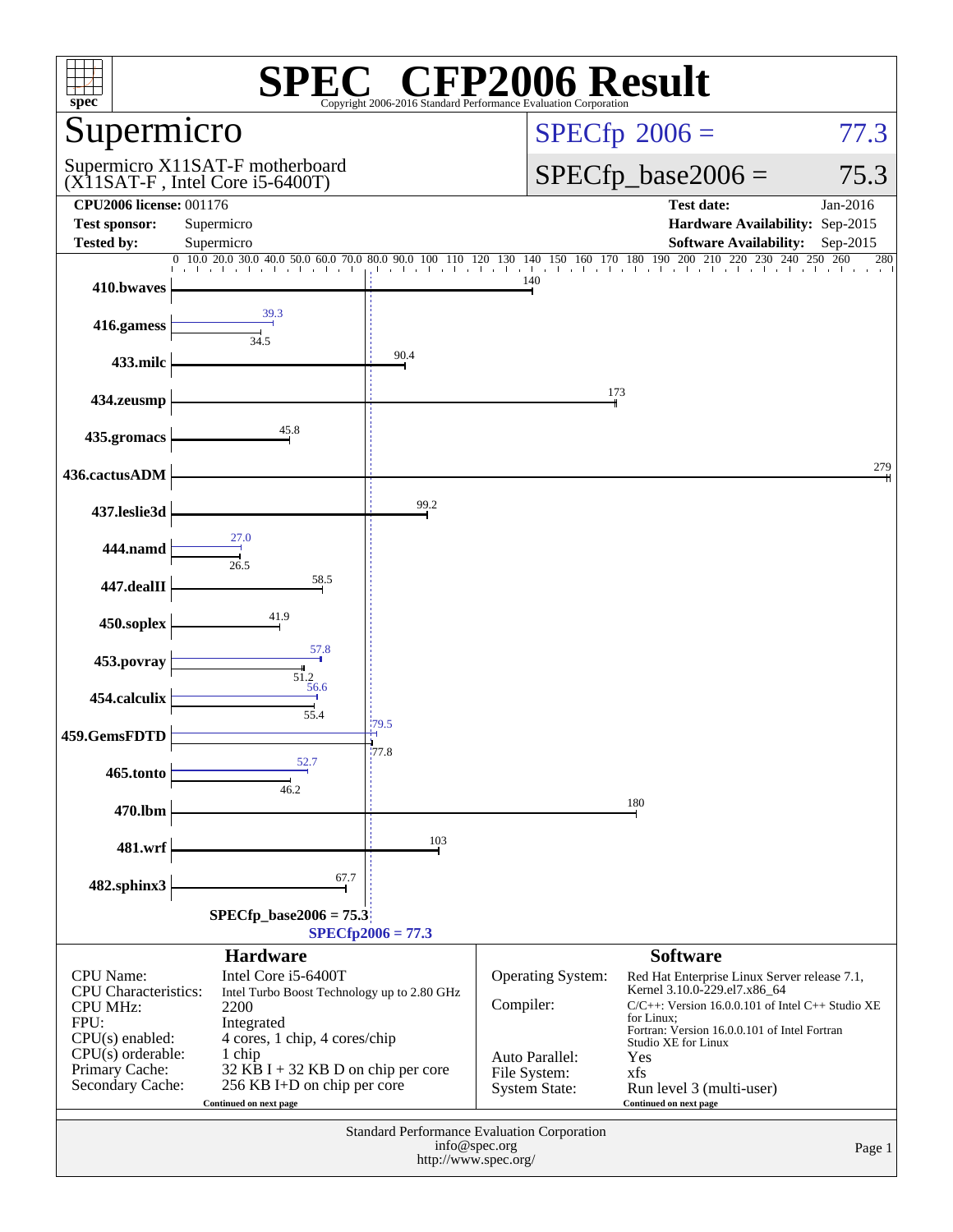

## Supermicro

#### (X11SAT-F , Intel Core i5-6400T) Supermicro X11SAT-F motherboard

#### $SPECfp2006 = 77.3$  $SPECfp2006 = 77.3$

#### $SPECfp\_base2006 = 75.3$

| <b>CPU2006 license: 001176</b> |                                     |                                 | <b>Test date:</b><br>Jan-2016               |  |  |  |  |
|--------------------------------|-------------------------------------|---------------------------------|---------------------------------------------|--|--|--|--|
| <b>Test sponsor:</b>           | Supermicro                          | Hardware Availability: Sep-2015 |                                             |  |  |  |  |
| <b>Tested by:</b>              | Supermicro                          |                                 | <b>Software Availability:</b><br>$Sep-2015$ |  |  |  |  |
| L3 Cache:                      | $6 \text{ MB I+D}$ on chip per chip | <b>Base Pointers:</b>           | 64-bit                                      |  |  |  |  |
| Other Cache:                   | None                                | Peak Pointers:                  | $32/64$ -bit                                |  |  |  |  |
| Memory:                        | 16 GB (4 x 4 GB 1Rx8 PC4-2133P-U)   | Other Software:                 | None                                        |  |  |  |  |
| Disk Subsystem:                | 1 x 200 GB SATA III SSD             |                                 |                                             |  |  |  |  |
| <b>Other Hardware:</b>         | None                                |                                 |                                             |  |  |  |  |

**[Results Table](http://www.spec.org/auto/cpu2006/Docs/result-fields.html#ResultsTable)**

| Results Table    |                                                                                                          |       |                |       |                |       |                |              |                |              |                |              |
|------------------|----------------------------------------------------------------------------------------------------------|-------|----------------|-------|----------------|-------|----------------|--------------|----------------|--------------|----------------|--------------|
|                  | <b>Base</b>                                                                                              |       |                |       |                |       | Peak           |              |                |              |                |              |
| <b>Benchmark</b> | <b>Seconds</b>                                                                                           | Ratio | <b>Seconds</b> | Ratio | <b>Seconds</b> | Ratio | <b>Seconds</b> | <b>Ratio</b> | <b>Seconds</b> | <b>Ratio</b> | <b>Seconds</b> | <b>Ratio</b> |
| 410.bwaves       | 97.3                                                                                                     | 140   | 97.0           | 140   | 97.2           | 140   | 97.3           | 140          | 97.0           | 140          | 97.2           | <u>140</u>   |
| 416.gamess       | 568                                                                                                      | 34.5  | 569            | 34.4  | 568            | 34.5  | 498            | 39.3         | 498            | 39.3         | 498            | 39.3         |
| 433.milc         | 102                                                                                                      | 90.2  | 101            | 90.7  | 101            | 90.4  | 102            | 90.2         | 101            | 90.7         | 101            | 90.4         |
| 434.zeusmp       | 52.7                                                                                                     | 173   | 52.9           | 172   | 52.7           | 173   | 52.7           | 173          | 52.9           | 172          | 52.7           | 173          |
| 435.gromacs      | 156                                                                                                      | 45.8  | 156            | 45.8  | 156            | 45.8  | 156            | 45.8         | 156            | 45.8         | 156            | 45.8         |
| 436.cactusADM    | 43.0                                                                                                     | 278   | 42.8           | 279   | 42.8           | 279   | 43.0           | 278          | 42.8           | 279          | 42.8           | 279          |
| 437.leslie3d     | 94.7                                                                                                     | 99.3  | 94.7           | 99.2  | 94.8           | 99.1  | 94.7           | 99.3         | 94.7           | 99.2         | 94.8           | 99.1         |
| 444.namd         | 303                                                                                                      | 26.4  | 303            | 26.5  | 303            | 26.5  | 298            | 26.9         | 298            | 27.0         | 297            | 27.0         |
| 447.dealII       | 196                                                                                                      | 58.5  | 195            | 58.5  | 195            | 58.5  | 196            | 58.5         | 195            | 58.5         | 195            | 58.5         |
| 450.soplex       | 199                                                                                                      | 41.9  | 200            | 41.8  | 199            | 41.9  | 199            | 41.9         | 200            | 41.8         | 199            | 41.9         |
| 453.povray       | 104                                                                                                      | 51.2  | 105            | 50.5  | 103            | 51.5  | 92.2           | 57.7         | 91.5           | 58.1         | 92.0           | 57.8         |
| 454.calculix     | 149                                                                                                      | 55.4  | 149            | 55.3  | 149            | 55.4  | 146            | 56.6         | 146            | 56.4         | <u>146</u>     | <u>56.6</u>  |
| 459.GemsFDTD     | 136                                                                                                      | 77.8  | 136            | 77.8  | 137            | 77.6  | 133            | 79.5         | 134            | 79.5         | 134            | 79.4         |
| 465.tonto        | 213                                                                                                      | 46.1  | 213            | 46.2  | 213            | 46.2  | 186            | 52.8         | 187            | 52.7         | 187            | 52.7         |
| 470.1bm          | 76.2                                                                                                     | 180   | 76.2           | 180   | 76.2           | 180   | 76.2           | 180          | 76.2           | <b>180</b>   | 76.2           | 180          |
| 481.wrf          | 108                                                                                                      | 103   | 108            | 104   | 108            | 103   | 108            | 103          | 108            | 104          | 108            | 103          |
| 482.sphinx3      | 287                                                                                                      | 67.9  | 289            | 67.5  | 288            | 67.7  | 287            | 67.9         | 289            | 67.5         | 288            | 67.7         |
|                  | Results appear in the order in which they were run. Bold underlined text indicates a median measurement. |       |                |       |                |       |                |              |                |              |                |              |

#### **[Operating System Notes](http://www.spec.org/auto/cpu2006/Docs/result-fields.html#OperatingSystemNotes)**

Stack size set to unlimited using "ulimit -s unlimited"

#### **[Platform Notes](http://www.spec.org/auto/cpu2006/Docs/result-fields.html#PlatformNotes)**

 As tested, the system used a Supermicro CSE-732D4-903B chassis. The chassis is configured with a PWS-903-PQ power supply, 1 SNK-P0046A4 heatsink, as well as 1 FAN-0124L4 chassis fan. Sysinfo program /usr/cpu2006/config/sysinfo.rev6914 \$Rev: 6914 \$ \$Date:: 2014-06-25 #\$ e3fbb8667b5a285932ceab81e28219e1 running on X11SAT-01 Thu Jan 7 07:19:54 2016

 This section contains SUT (System Under Test) info as seen by some common utilities. To remove or add to this section, see: <http://www.spec.org/cpu2006/Docs/config.html#sysinfo> Continued on next page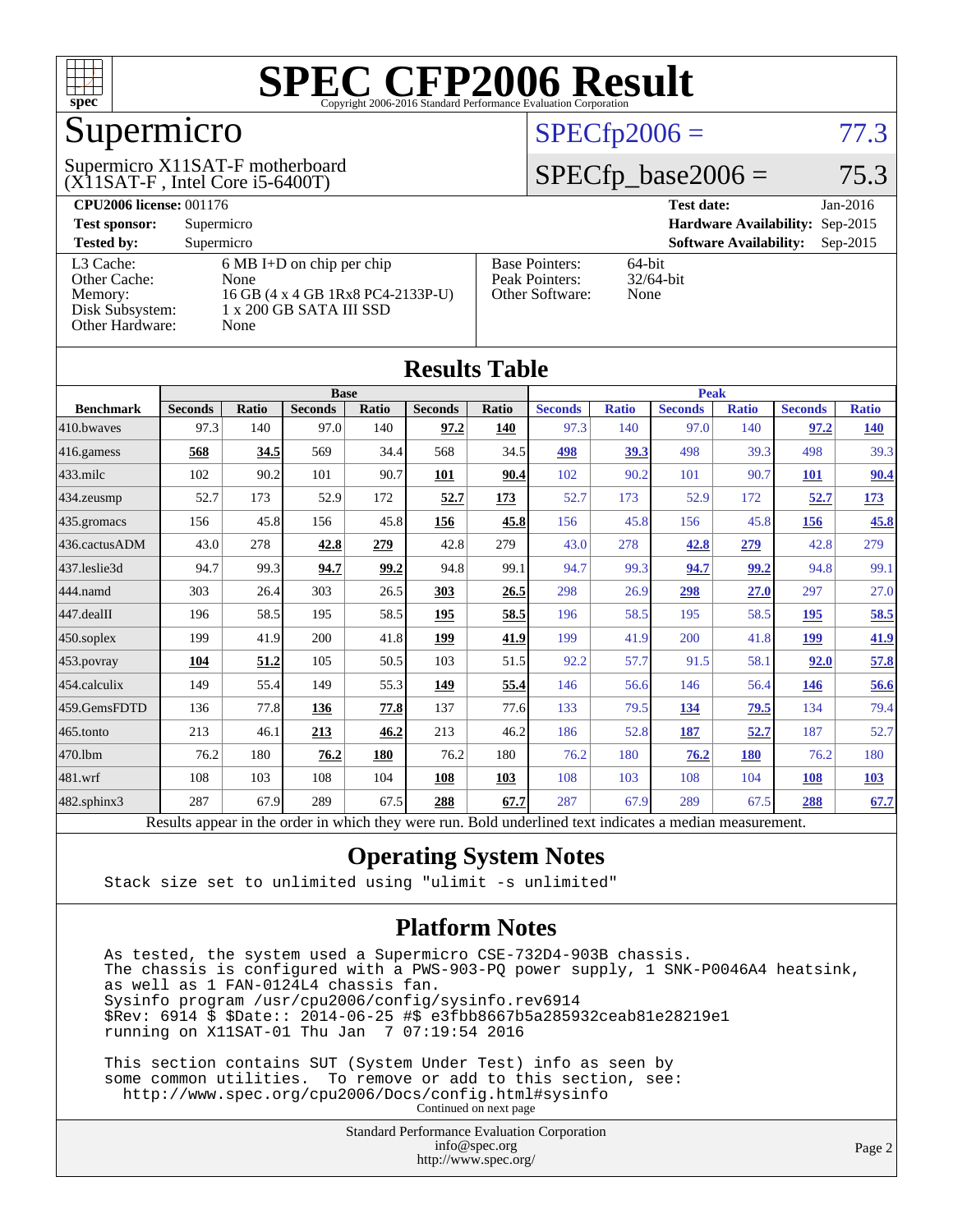

#### Supermicro

 $SPECTp2006 = 77.3$ 

(X11SAT-F , Intel Core i5-6400T) Supermicro X11SAT-F motherboard  $SPECTp\_base2006 = 75.3$ 

**[CPU2006 license:](http://www.spec.org/auto/cpu2006/Docs/result-fields.html#CPU2006license)** 001176 **[Test date:](http://www.spec.org/auto/cpu2006/Docs/result-fields.html#Testdate)** Jan-2016 **[Test sponsor:](http://www.spec.org/auto/cpu2006/Docs/result-fields.html#Testsponsor)** Supermicro **[Hardware Availability:](http://www.spec.org/auto/cpu2006/Docs/result-fields.html#HardwareAvailability)** Sep-2015 **[Tested by:](http://www.spec.org/auto/cpu2006/Docs/result-fields.html#Testedby)** Supermicro **Supermicro [Software Availability:](http://www.spec.org/auto/cpu2006/Docs/result-fields.html#SoftwareAvailability)** Sep-2015

#### **[Platform Notes \(Continued\)](http://www.spec.org/auto/cpu2006/Docs/result-fields.html#PlatformNotes)**

Standard Performance Evaluation Corporation From /proc/cpuinfo model name : Intel(R) Core(TM) i5-6400T CPU @ 2.20GHz 1 "physical id"s (chips) 4 "processors" cores, siblings (Caution: counting these is hw and system dependent. The following excerpts from /proc/cpuinfo might not be reliable. Use with caution.) cpu cores : 4 siblings : 4 physical 0: cores 0 1 2 3 cache size : 6144 KB From /proc/meminfo MemTotal: 16248396 kB HugePages\_Total: 0<br>Hugepagesize: 2048 kB Hugepagesize: From /etc/\*release\* /etc/\*version\* os-release: NAME="Red Hat Enterprise Linux Server" VERSION="7.1 (Maipo)" ID="rhel" ID\_LIKE="fedora" VERSION\_ID="7.1" PRETTY\_NAME="Red Hat Enterprise Linux Server 7.1 (Maipo)" ANSI\_COLOR="0;31" CPE\_NAME="cpe:/o:redhat:enterprise\_linux:7.1:GA:server" redhat-release: Red Hat Enterprise Linux Server release 7.1 (Maipo) system-release: Red Hat Enterprise Linux Server release 7.1 (Maipo) system-release-cpe: cpe:/o:redhat:enterprise\_linux:7.1:ga:server uname -a: Linux X11SAT-01 3.10.0-229.el7.x86\_64 #1 SMP Thu Jan 29 18:37:38 EST 2015 x86\_64 x86\_64 x86\_64 GNU/Linux run-level 3 Jan 7 01:36 SPEC is set to: /usr/cpu2006 Filesystem Type Size Used Avail Use% Mounted on /dev/sda2 xfs 183G 45G 139G 25% / Additional information from dmidecode: Warning: Use caution when you interpret this section. The 'dmidecode' program reads system data which is "intended to allow hardware to be accurately determined", but the intent may not be met, as there are frequent changes to hardware, firmware, and the "DMTF SMBIOS" standard. BIOS American Megatrends Inc. 1.0 12/18/2015 Memory: 4x Micron 8ATF51264AZ-2G1A2 4 GB 1 rank 2133 MHz Continued on next page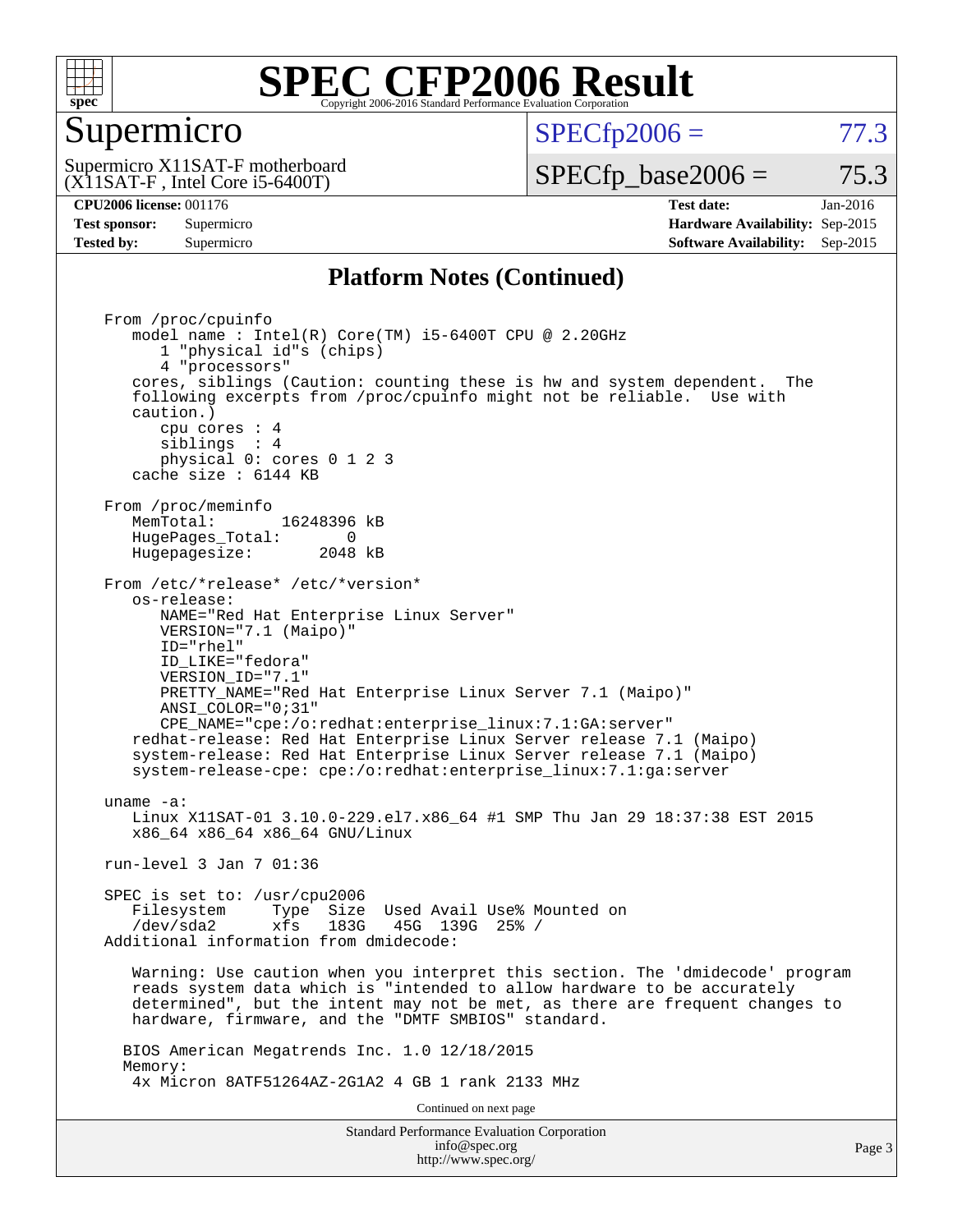

### Supermicro

 $SPECTp2006 = 77.3$ 

(X11SAT-F , Intel Core i5-6400T) Supermicro X11SAT-F motherboard

**[CPU2006 license:](http://www.spec.org/auto/cpu2006/Docs/result-fields.html#CPU2006license)** 001176 **[Test date:](http://www.spec.org/auto/cpu2006/Docs/result-fields.html#Testdate)** Jan-2016

### $SPECfp\_base2006 = 75.3$

**[Test sponsor:](http://www.spec.org/auto/cpu2006/Docs/result-fields.html#Testsponsor)** Supermicro **[Hardware Availability:](http://www.spec.org/auto/cpu2006/Docs/result-fields.html#HardwareAvailability)** Sep-2015 **[Tested by:](http://www.spec.org/auto/cpu2006/Docs/result-fields.html#Testedby)** Supermicro **[Software Availability:](http://www.spec.org/auto/cpu2006/Docs/result-fields.html#SoftwareAvailability)** Sep-2015

#### **[Platform Notes \(Continued\)](http://www.spec.org/auto/cpu2006/Docs/result-fields.html#PlatformNotes)**

(End of data from sysinfo program)

#### **[General Notes](http://www.spec.org/auto/cpu2006/Docs/result-fields.html#GeneralNotes)**

Environment variables set by runspec before the start of the run: KMP\_AFFINITY = "granularity=fine,compact,1,0"  $LD$ \_LIBRARY\_PATH = "/usr/cpu2006/libs/32:/usr/cpu2006/libs/64:/usr/cpu2006/sh"  $OMP_NUM_THREADS = "4"$ 

 Binaries compiled on a system with 1x Intel Core i5-4670K CPU + 32GB memory using RedHat EL 7.1 Transparent Huge Pages enabled with: echo always > /sys/kernel/mm/transparent\_hugepage/enabled

#### **[Base Compiler Invocation](http://www.spec.org/auto/cpu2006/Docs/result-fields.html#BaseCompilerInvocation)**

[C benchmarks](http://www.spec.org/auto/cpu2006/Docs/result-fields.html#Cbenchmarks):  $\text{icc}$  -m64

 $C++$  benchmarks:<br>icpc  $-m$ -m64

[Fortran benchmarks](http://www.spec.org/auto/cpu2006/Docs/result-fields.html#Fortranbenchmarks): [ifort -m64](http://www.spec.org/cpu2006/results/res2016q1/cpu2006-20160107-38612.flags.html#user_FCbase_intel_ifort_64bit_ee9d0fb25645d0210d97eb0527dcc06e)

[Benchmarks using both Fortran and C](http://www.spec.org/auto/cpu2006/Docs/result-fields.html#BenchmarksusingbothFortranandC): [icc -m64](http://www.spec.org/cpu2006/results/res2016q1/cpu2006-20160107-38612.flags.html#user_CC_FCbase_intel_icc_64bit_0b7121f5ab7cfabee23d88897260401c) [ifort -m64](http://www.spec.org/cpu2006/results/res2016q1/cpu2006-20160107-38612.flags.html#user_CC_FCbase_intel_ifort_64bit_ee9d0fb25645d0210d97eb0527dcc06e)

#### **[Base Portability Flags](http://www.spec.org/auto/cpu2006/Docs/result-fields.html#BasePortabilityFlags)**

| 410.bwaves: -DSPEC_CPU_LP64<br>416.gamess: -DSPEC_CPU_LP64<br>433.milc: -DSPEC CPU LP64<br>434.zeusmp: -DSPEC_CPU_LP64<br>435.gromacs: -DSPEC_CPU_LP64 -nofor_main<br>436.cactusADM: -DSPEC CPU LP64 -nofor main<br>437.leslie3d: -DSPEC CPU LP64<br>444.namd: -DSPEC CPU LP64<br>447.dealII: -DSPEC CPU LP64 |                                                                |
|---------------------------------------------------------------------------------------------------------------------------------------------------------------------------------------------------------------------------------------------------------------------------------------------------------------|----------------------------------------------------------------|
| 450.soplex: -DSPEC_CPU_LP64<br>453.povray: -DSPEC_CPU_LP64<br>454.calculix: - DSPEC CPU LP64 - nofor main<br>459. GemsFDTD: - DSPEC CPU LP64<br>465.tonto: - DSPEC_CPU LP64<br>470.1bm: - DSPEC CPU LP64                                                                                                      | 481.wrf: -DSPEC CPU_LP64 -DSPEC_CPU_CASE_FLAG -DSPEC_CPU_LINUX |

Continued on next page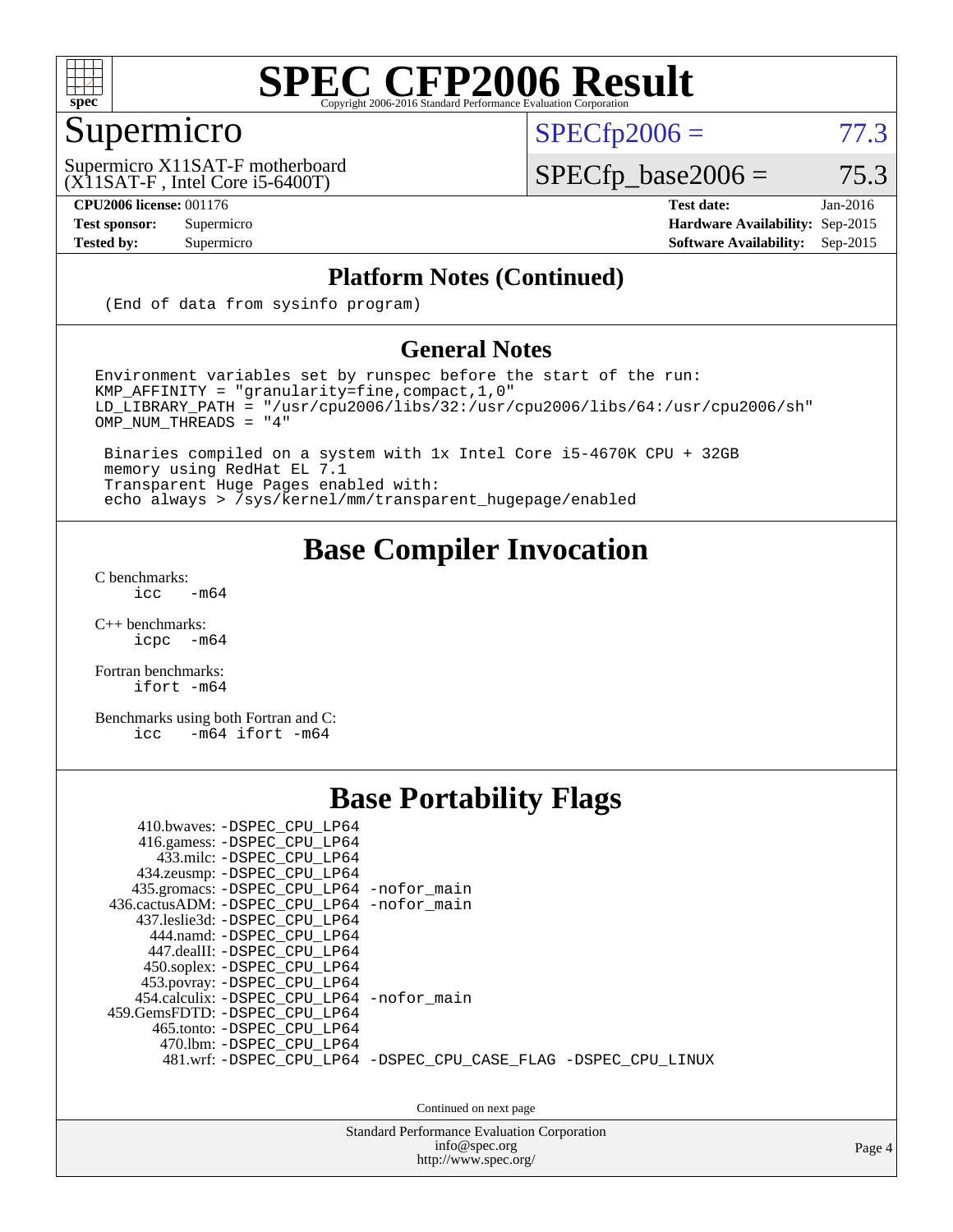

#### Supermicro

 $SPECTp2006 = 77.3$ 

(X11SAT-F , Intel Core i5-6400T) Supermicro X11SAT-F motherboard  $SPECTp\_base2006 = 75.3$ 

**[CPU2006 license:](http://www.spec.org/auto/cpu2006/Docs/result-fields.html#CPU2006license)** 001176 **[Test date:](http://www.spec.org/auto/cpu2006/Docs/result-fields.html#Testdate)** Jan-2016 **[Test sponsor:](http://www.spec.org/auto/cpu2006/Docs/result-fields.html#Testsponsor)** Supermicro **[Hardware Availability:](http://www.spec.org/auto/cpu2006/Docs/result-fields.html#HardwareAvailability)** Sep-2015 **[Tested by:](http://www.spec.org/auto/cpu2006/Docs/result-fields.html#Testedby)** Supermicro **Supermicro [Software Availability:](http://www.spec.org/auto/cpu2006/Docs/result-fields.html#SoftwareAvailability)** Sep-2015

### **[Base Portability Flags \(Continued\)](http://www.spec.org/auto/cpu2006/Docs/result-fields.html#BasePortabilityFlags)**

482.sphinx3: [-DSPEC\\_CPU\\_LP64](http://www.spec.org/cpu2006/results/res2016q1/cpu2006-20160107-38612.flags.html#suite_basePORTABILITY482_sphinx3_DSPEC_CPU_LP64)

#### **[Base Optimization Flags](http://www.spec.org/auto/cpu2006/Docs/result-fields.html#BaseOptimizationFlags)**

[C benchmarks](http://www.spec.org/auto/cpu2006/Docs/result-fields.html#Cbenchmarks): [-xCORE-AVX2](http://www.spec.org/cpu2006/results/res2016q1/cpu2006-20160107-38612.flags.html#user_CCbase_f-xAVX2_5f5fc0cbe2c9f62c816d3e45806c70d7) [-ipo](http://www.spec.org/cpu2006/results/res2016q1/cpu2006-20160107-38612.flags.html#user_CCbase_f-ipo) [-O3](http://www.spec.org/cpu2006/results/res2016q1/cpu2006-20160107-38612.flags.html#user_CCbase_f-O3) [-no-prec-div](http://www.spec.org/cpu2006/results/res2016q1/cpu2006-20160107-38612.flags.html#user_CCbase_f-no-prec-div) [-parallel](http://www.spec.org/cpu2006/results/res2016q1/cpu2006-20160107-38612.flags.html#user_CCbase_f-parallel) [-opt-prefetch](http://www.spec.org/cpu2006/results/res2016q1/cpu2006-20160107-38612.flags.html#user_CCbase_f-opt-prefetch) [-ansi-alias](http://www.spec.org/cpu2006/results/res2016q1/cpu2006-20160107-38612.flags.html#user_CCbase_f-ansi-alias)

[C++ benchmarks:](http://www.spec.org/auto/cpu2006/Docs/result-fields.html#CXXbenchmarks)

[-xCORE-AVX2](http://www.spec.org/cpu2006/results/res2016q1/cpu2006-20160107-38612.flags.html#user_CXXbase_f-xAVX2_5f5fc0cbe2c9f62c816d3e45806c70d7) [-ipo](http://www.spec.org/cpu2006/results/res2016q1/cpu2006-20160107-38612.flags.html#user_CXXbase_f-ipo) [-O3](http://www.spec.org/cpu2006/results/res2016q1/cpu2006-20160107-38612.flags.html#user_CXXbase_f-O3) [-no-prec-div](http://www.spec.org/cpu2006/results/res2016q1/cpu2006-20160107-38612.flags.html#user_CXXbase_f-no-prec-div) [-opt-prefetch](http://www.spec.org/cpu2006/results/res2016q1/cpu2006-20160107-38612.flags.html#user_CXXbase_f-opt-prefetch) [-ansi-alias](http://www.spec.org/cpu2006/results/res2016q1/cpu2006-20160107-38612.flags.html#user_CXXbase_f-ansi-alias)

[Fortran benchmarks](http://www.spec.org/auto/cpu2006/Docs/result-fields.html#Fortranbenchmarks): [-xCORE-AVX2](http://www.spec.org/cpu2006/results/res2016q1/cpu2006-20160107-38612.flags.html#user_FCbase_f-xAVX2_5f5fc0cbe2c9f62c816d3e45806c70d7) [-ipo](http://www.spec.org/cpu2006/results/res2016q1/cpu2006-20160107-38612.flags.html#user_FCbase_f-ipo) [-O3](http://www.spec.org/cpu2006/results/res2016q1/cpu2006-20160107-38612.flags.html#user_FCbase_f-O3) [-no-prec-div](http://www.spec.org/cpu2006/results/res2016q1/cpu2006-20160107-38612.flags.html#user_FCbase_f-no-prec-div) [-parallel](http://www.spec.org/cpu2006/results/res2016q1/cpu2006-20160107-38612.flags.html#user_FCbase_f-parallel) [-opt-prefetch](http://www.spec.org/cpu2006/results/res2016q1/cpu2006-20160107-38612.flags.html#user_FCbase_f-opt-prefetch)

[Benchmarks using both Fortran and C](http://www.spec.org/auto/cpu2006/Docs/result-fields.html#BenchmarksusingbothFortranandC): [-xCORE-AVX2](http://www.spec.org/cpu2006/results/res2016q1/cpu2006-20160107-38612.flags.html#user_CC_FCbase_f-xAVX2_5f5fc0cbe2c9f62c816d3e45806c70d7) [-ipo](http://www.spec.org/cpu2006/results/res2016q1/cpu2006-20160107-38612.flags.html#user_CC_FCbase_f-ipo) [-O3](http://www.spec.org/cpu2006/results/res2016q1/cpu2006-20160107-38612.flags.html#user_CC_FCbase_f-O3) [-no-prec-div](http://www.spec.org/cpu2006/results/res2016q1/cpu2006-20160107-38612.flags.html#user_CC_FCbase_f-no-prec-div) [-parallel](http://www.spec.org/cpu2006/results/res2016q1/cpu2006-20160107-38612.flags.html#user_CC_FCbase_f-parallel) [-opt-prefetch](http://www.spec.org/cpu2006/results/res2016q1/cpu2006-20160107-38612.flags.html#user_CC_FCbase_f-opt-prefetch) [-ansi-alias](http://www.spec.org/cpu2006/results/res2016q1/cpu2006-20160107-38612.flags.html#user_CC_FCbase_f-ansi-alias)

#### **[Peak Compiler Invocation](http://www.spec.org/auto/cpu2006/Docs/result-fields.html#PeakCompilerInvocation)**

[C benchmarks](http://www.spec.org/auto/cpu2006/Docs/result-fields.html#Cbenchmarks):  $-m64$ 

[C++ benchmarks:](http://www.spec.org/auto/cpu2006/Docs/result-fields.html#CXXbenchmarks) [icpc -m64](http://www.spec.org/cpu2006/results/res2016q1/cpu2006-20160107-38612.flags.html#user_CXXpeak_intel_icpc_64bit_bedb90c1146cab66620883ef4f41a67e)

[Fortran benchmarks](http://www.spec.org/auto/cpu2006/Docs/result-fields.html#Fortranbenchmarks): [ifort -m64](http://www.spec.org/cpu2006/results/res2016q1/cpu2006-20160107-38612.flags.html#user_FCpeak_intel_ifort_64bit_ee9d0fb25645d0210d97eb0527dcc06e)

#### **[Peak Portability Flags](http://www.spec.org/auto/cpu2006/Docs/result-fields.html#PeakPortabilityFlags)**

Same as Base Portability Flags

### **[Peak Optimization Flags](http://www.spec.org/auto/cpu2006/Docs/result-fields.html#PeakOptimizationFlags)**

[C benchmarks](http://www.spec.org/auto/cpu2006/Docs/result-fields.html#Cbenchmarks):

433.milc: basepeak = yes

Continued on next page

[Benchmarks using both Fortran and C](http://www.spec.org/auto/cpu2006/Docs/result-fields.html#BenchmarksusingbothFortranandC): [icc -m64](http://www.spec.org/cpu2006/results/res2016q1/cpu2006-20160107-38612.flags.html#user_CC_FCpeak_intel_icc_64bit_0b7121f5ab7cfabee23d88897260401c) [ifort -m64](http://www.spec.org/cpu2006/results/res2016q1/cpu2006-20160107-38612.flags.html#user_CC_FCpeak_intel_ifort_64bit_ee9d0fb25645d0210d97eb0527dcc06e)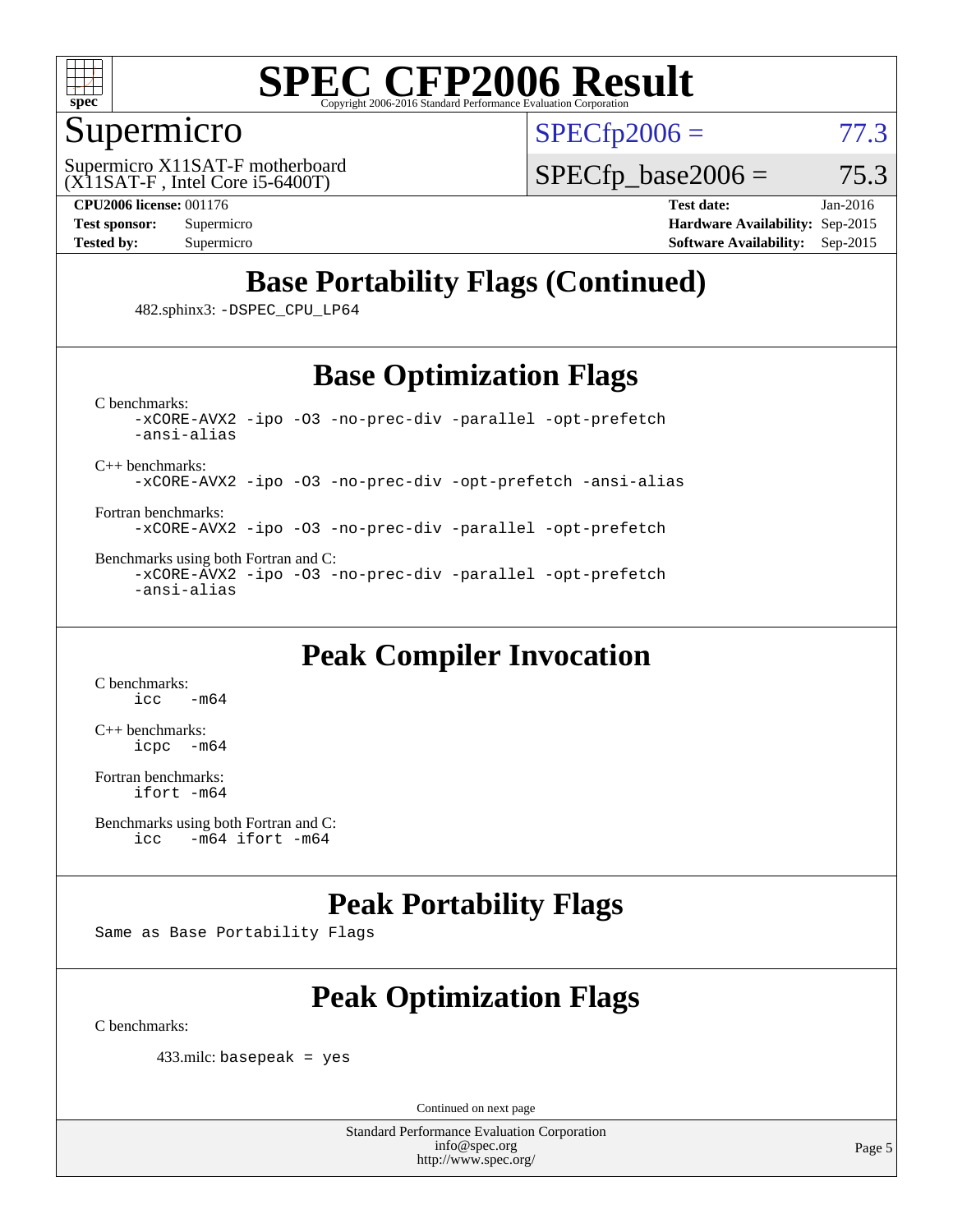

#### Supermicro

 $SPECTp2006 = 77.3$ 

(X11SAT-F , Intel Core i5-6400T) Supermicro X11SAT-F motherboard  $SPECTp\_base2006 = 75.3$ 

**[Tested by:](http://www.spec.org/auto/cpu2006/Docs/result-fields.html#Testedby)** Supermicro **[Software Availability:](http://www.spec.org/auto/cpu2006/Docs/result-fields.html#SoftwareAvailability)** Sep-2015

**[CPU2006 license:](http://www.spec.org/auto/cpu2006/Docs/result-fields.html#CPU2006license)** 001176 **[Test date:](http://www.spec.org/auto/cpu2006/Docs/result-fields.html#Testdate)** Jan-2016 **[Test sponsor:](http://www.spec.org/auto/cpu2006/Docs/result-fields.html#Testsponsor)** Supermicro **[Hardware Availability:](http://www.spec.org/auto/cpu2006/Docs/result-fields.html#HardwareAvailability)** Sep-2015

### **[Peak Optimization Flags \(Continued\)](http://www.spec.org/auto/cpu2006/Docs/result-fields.html#PeakOptimizationFlags)**

 $470$ .lbm: basepeak = yes 482.sphinx3: basepeak = yes [C++ benchmarks:](http://www.spec.org/auto/cpu2006/Docs/result-fields.html#CXXbenchmarks) 444.namd: [-xCORE-AVX2](http://www.spec.org/cpu2006/results/res2016q1/cpu2006-20160107-38612.flags.html#user_peakPASS2_CXXFLAGSPASS2_LDFLAGS444_namd_f-xAVX2_5f5fc0cbe2c9f62c816d3e45806c70d7)(pass 2) [-prof-gen:threadsafe](http://www.spec.org/cpu2006/results/res2016q1/cpu2006-20160107-38612.flags.html#user_peakPASS1_CXXFLAGSPASS1_LDFLAGS444_namd_prof_gen_21a26eb79f378b550acd7bec9fe4467a)(pass 1)  $-i\text{po}(pass 2) -\overline{0}3(pass 2) -no-prec-div(pass 2)$  $-i\text{po}(pass 2) -\overline{0}3(pass 2) -no-prec-div(pass 2)$  $-i\text{po}(pass 2) -\overline{0}3(pass 2) -no-prec-div(pass 2)$ [-par-num-threads=1](http://www.spec.org/cpu2006/results/res2016q1/cpu2006-20160107-38612.flags.html#user_peakPASS1_CXXFLAGSPASS1_LDFLAGS444_namd_par_num_threads_786a6ff141b4e9e90432e998842df6c2)(pass 1) [-prof-use](http://www.spec.org/cpu2006/results/res2016q1/cpu2006-20160107-38612.flags.html#user_peakPASS2_CXXFLAGSPASS2_LDFLAGS444_namd_prof_use_bccf7792157ff70d64e32fe3e1250b55)(pass 2) [-fno-alias](http://www.spec.org/cpu2006/results/res2016q1/cpu2006-20160107-38612.flags.html#user_peakCXXOPTIMIZEOPTIMIZE444_namd_f-no-alias_694e77f6c5a51e658e82ccff53a9e63a) [-auto-ilp32](http://www.spec.org/cpu2006/results/res2016q1/cpu2006-20160107-38612.flags.html#user_peakCXXOPTIMIZE444_namd_f-auto-ilp32)  $447$ .dealII: basepeak = yes 450.soplex: basepeak = yes 453.povray: [-xCORE-AVX2](http://www.spec.org/cpu2006/results/res2016q1/cpu2006-20160107-38612.flags.html#user_peakPASS2_CXXFLAGSPASS2_LDFLAGS453_povray_f-xAVX2_5f5fc0cbe2c9f62c816d3e45806c70d7)(pass 2) [-prof-gen:threadsafe](http://www.spec.org/cpu2006/results/res2016q1/cpu2006-20160107-38612.flags.html#user_peakPASS1_CXXFLAGSPASS1_LDFLAGS453_povray_prof_gen_21a26eb79f378b550acd7bec9fe4467a)(pass 1)  $-ipo(pass 2)$  $-ipo(pass 2)$   $-03(pass 2)$   $-no-prec-div(pass 2)$  $-no-prec-div(pass 2)$ [-par-num-threads=1](http://www.spec.org/cpu2006/results/res2016q1/cpu2006-20160107-38612.flags.html#user_peakPASS1_CXXFLAGSPASS1_LDFLAGS453_povray_par_num_threads_786a6ff141b4e9e90432e998842df6c2)(pass 1) [-prof-use](http://www.spec.org/cpu2006/results/res2016q1/cpu2006-20160107-38612.flags.html#user_peakPASS2_CXXFLAGSPASS2_LDFLAGS453_povray_prof_use_bccf7792157ff70d64e32fe3e1250b55)(pass 2) [-unroll4](http://www.spec.org/cpu2006/results/res2016q1/cpu2006-20160107-38612.flags.html#user_peakCXXOPTIMIZE453_povray_f-unroll_4e5e4ed65b7fd20bdcd365bec371b81f) [-ansi-alias](http://www.spec.org/cpu2006/results/res2016q1/cpu2006-20160107-38612.flags.html#user_peakCXXOPTIMIZE453_povray_f-ansi-alias) [Fortran benchmarks](http://www.spec.org/auto/cpu2006/Docs/result-fields.html#Fortranbenchmarks):  $410.bwaves: basepeak = yes$  416.gamess: [-xCORE-AVX2](http://www.spec.org/cpu2006/results/res2016q1/cpu2006-20160107-38612.flags.html#user_peakPASS2_FFLAGSPASS2_LDFLAGS416_gamess_f-xAVX2_5f5fc0cbe2c9f62c816d3e45806c70d7)(pass 2) [-prof-gen:threadsafe](http://www.spec.org/cpu2006/results/res2016q1/cpu2006-20160107-38612.flags.html#user_peakPASS1_FFLAGSPASS1_LDFLAGS416_gamess_prof_gen_21a26eb79f378b550acd7bec9fe4467a)(pass 1)  $-i\text{po}(pass 2)$   $-\tilde{O}3(pass 2)$   $-no-prec-div(pass 2)$  $-no-prec-div(pass 2)$ [-par-num-threads=1](http://www.spec.org/cpu2006/results/res2016q1/cpu2006-20160107-38612.flags.html#user_peakPASS1_FFLAGSPASS1_LDFLAGS416_gamess_par_num_threads_786a6ff141b4e9e90432e998842df6c2)(pass 1) [-prof-use](http://www.spec.org/cpu2006/results/res2016q1/cpu2006-20160107-38612.flags.html#user_peakPASS2_FFLAGSPASS2_LDFLAGS416_gamess_prof_use_bccf7792157ff70d64e32fe3e1250b55)(pass 2) [-unroll2](http://www.spec.org/cpu2006/results/res2016q1/cpu2006-20160107-38612.flags.html#user_peakOPTIMIZE416_gamess_f-unroll_784dae83bebfb236979b41d2422d7ec2) [-inline-level=0](http://www.spec.org/cpu2006/results/res2016q1/cpu2006-20160107-38612.flags.html#user_peakOPTIMIZE416_gamess_f-inline-level_318d07a09274ad25e8d15dbfaa68ba50) [-scalar-rep-](http://www.spec.org/cpu2006/results/res2016q1/cpu2006-20160107-38612.flags.html#user_peakOPTIMIZE416_gamess_f-disablescalarrep_abbcad04450fb118e4809c81d83c8a1d) 434.zeusmp: basepeak = yes 437.leslie3d: basepeak = yes 459.GemsFDTD: [-xCORE-AVX2](http://www.spec.org/cpu2006/results/res2016q1/cpu2006-20160107-38612.flags.html#user_peakPASS2_FFLAGSPASS2_LDFLAGS459_GemsFDTD_f-xAVX2_5f5fc0cbe2c9f62c816d3e45806c70d7)(pass 2) [-prof-gen:threadsafe](http://www.spec.org/cpu2006/results/res2016q1/cpu2006-20160107-38612.flags.html#user_peakPASS1_FFLAGSPASS1_LDFLAGS459_GemsFDTD_prof_gen_21a26eb79f378b550acd7bec9fe4467a)(pass 1)  $-i\text{po}(pass 2) -\overline{0}3(pass 2) -no-prec-div(pass 2)$  $-i\text{po}(pass 2) -\overline{0}3(pass 2) -no-prec-div(pass 2)$  $-i\text{po}(pass 2) -\overline{0}3(pass 2) -no-prec-div(pass 2)$ [-par-num-threads=1](http://www.spec.org/cpu2006/results/res2016q1/cpu2006-20160107-38612.flags.html#user_peakPASS1_FFLAGSPASS1_LDFLAGS459_GemsFDTD_par_num_threads_786a6ff141b4e9e90432e998842df6c2)(pass 1) [-prof-use](http://www.spec.org/cpu2006/results/res2016q1/cpu2006-20160107-38612.flags.html#user_peakPASS2_FFLAGSPASS2_LDFLAGS459_GemsFDTD_prof_use_bccf7792157ff70d64e32fe3e1250b55)(pass 2) [-unroll2](http://www.spec.org/cpu2006/results/res2016q1/cpu2006-20160107-38612.flags.html#user_peakOPTIMIZE459_GemsFDTD_f-unroll_784dae83bebfb236979b41d2422d7ec2) [-inline-level=0](http://www.spec.org/cpu2006/results/res2016q1/cpu2006-20160107-38612.flags.html#user_peakOPTIMIZE459_GemsFDTD_f-inline-level_318d07a09274ad25e8d15dbfaa68ba50) [-opt-prefetch](http://www.spec.org/cpu2006/results/res2016q1/cpu2006-20160107-38612.flags.html#user_peakOPTIMIZE459_GemsFDTD_f-opt-prefetch) [-parallel](http://www.spec.org/cpu2006/results/res2016q1/cpu2006-20160107-38612.flags.html#user_peakOPTIMIZE459_GemsFDTD_f-parallel) 465.tonto: [-xCORE-AVX2](http://www.spec.org/cpu2006/results/res2016q1/cpu2006-20160107-38612.flags.html#user_peakPASS2_FFLAGSPASS2_LDFLAGS465_tonto_f-xAVX2_5f5fc0cbe2c9f62c816d3e45806c70d7)(pass 2) [-prof-gen:threadsafe](http://www.spec.org/cpu2006/results/res2016q1/cpu2006-20160107-38612.flags.html#user_peakPASS1_FFLAGSPASS1_LDFLAGS465_tonto_prof_gen_21a26eb79f378b550acd7bec9fe4467a)(pass 1)  $-i\text{po}(pass 2) -\overline{O}3(pass 2)$  [-no-prec-div](http://www.spec.org/cpu2006/results/res2016q1/cpu2006-20160107-38612.flags.html#user_peakPASS2_FFLAGSPASS2_LDFLAGS465_tonto_f-no-prec-div)(pass 2) [-par-num-threads=1](http://www.spec.org/cpu2006/results/res2016q1/cpu2006-20160107-38612.flags.html#user_peakPASS1_FFLAGSPASS1_LDFLAGS465_tonto_par_num_threads_786a6ff141b4e9e90432e998842df6c2)(pass 1) [-prof-use](http://www.spec.org/cpu2006/results/res2016q1/cpu2006-20160107-38612.flags.html#user_peakPASS2_FFLAGSPASS2_LDFLAGS465_tonto_prof_use_bccf7792157ff70d64e32fe3e1250b55)(pass 2) [-inline-calloc](http://www.spec.org/cpu2006/results/res2016q1/cpu2006-20160107-38612.flags.html#user_peakOPTIMIZE465_tonto_f-inline-calloc) [-opt-malloc-options=3](http://www.spec.org/cpu2006/results/res2016q1/cpu2006-20160107-38612.flags.html#user_peakOPTIMIZE465_tonto_f-opt-malloc-options_13ab9b803cf986b4ee62f0a5998c2238) [-auto](http://www.spec.org/cpu2006/results/res2016q1/cpu2006-20160107-38612.flags.html#user_peakOPTIMIZE465_tonto_f-auto) [-unroll4](http://www.spec.org/cpu2006/results/res2016q1/cpu2006-20160107-38612.flags.html#user_peakOPTIMIZE465_tonto_f-unroll_4e5e4ed65b7fd20bdcd365bec371b81f) [Benchmarks using both Fortran and C](http://www.spec.org/auto/cpu2006/Docs/result-fields.html#BenchmarksusingbothFortranandC): 435.gromacs: basepeak = yes 436.cactusADM: basepeak = yes Continued on next page